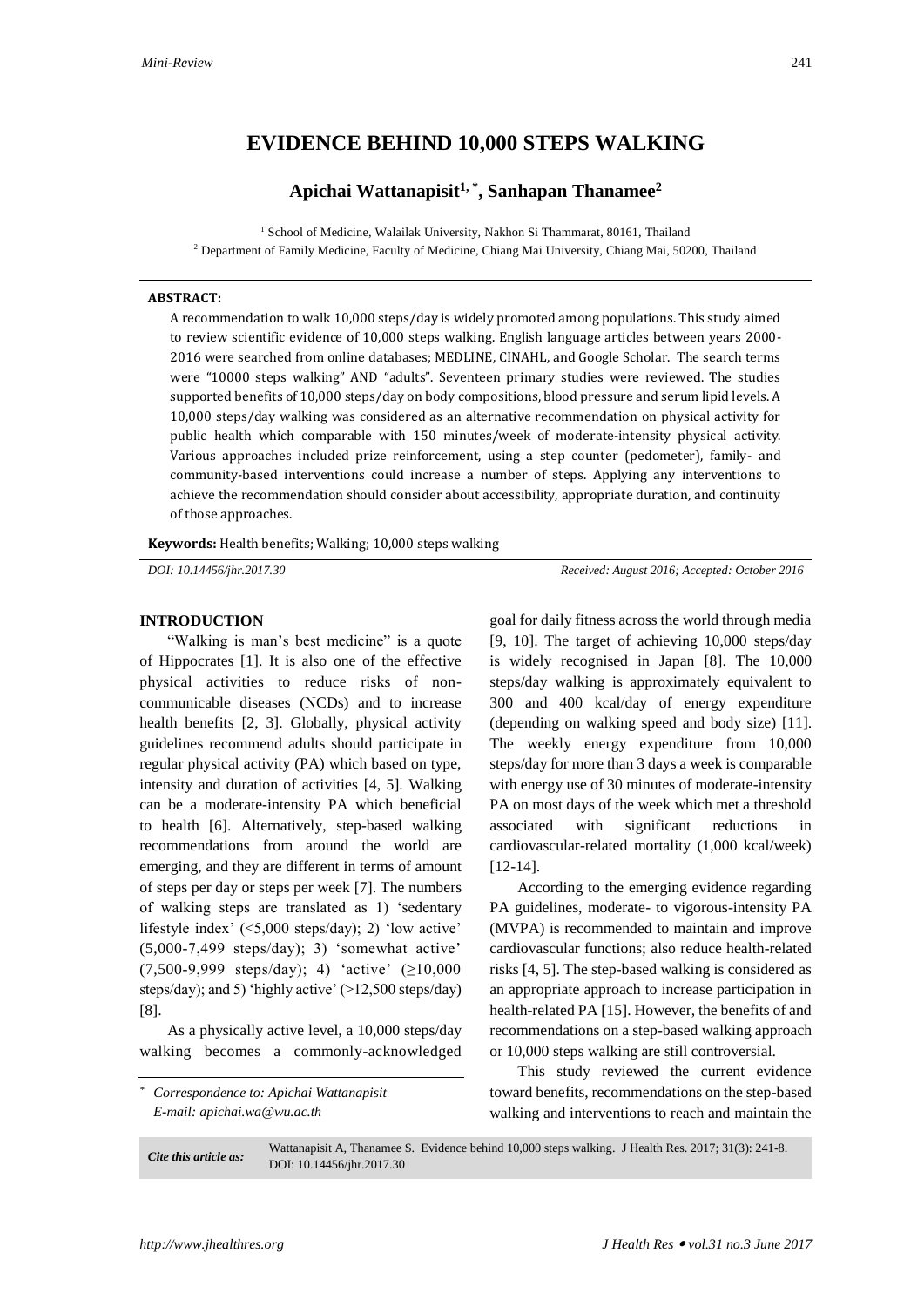

**Figure 1** Searching results

daily goal of 10,000 steps per day. This review consisted of both experimental and observational studies to fulfil the gap of knowledge of the 10,000 steps walking. The findings of this study might be the additional information and an alternative recommendation on PA among adult populations.

### **METHODS**

The online databases were searched from MEDLINE, CINAHL, and Google Scholar on  $20<sup>th</sup>$ April 2016. The keywords comprised "10000 steps walking" AND "adults". Only English language articles between years 2000-2016 were reviewed. Secondary studies, including systematic and narrative reviews, were excluded.

The 49 articles were found from the online databases. Twenty-eight articles were excluded based on titles and abstracts. Four systematic reviews and narrative reviews were excluded. A total of 17 articles were assessed (Figure 1).

### **RESULTS**

### **Relevant studies**

The relevant studies were shown in Table 1.

#### **Benefits of 10,000 steps walking**

Many studies investigated benefits of 10,000 steps walking on body compositions. A study in adults, aged 20 to 70, represented a 3 cm loss in waist circumference after 6 months of a 10,000 steps/day walking programme [22]. A longer

programme (9 months) showed significant improvements in body weight (-2.4 kg), body mass index (BMI) (-0.8 kg/m<sup>2</sup>), percentage body fat (-1.9%), fat mass (-2.7 kg), waist circumference (-1.8 cm), and hip circumference (-1.9 cm) [27].

Improvements of blood pressure were the benefits which found in several studies. According to a study among university students, a 6-week 10,000 steps/day walk could significantly reduce systolic blood pressure (SBP) (120.00±15.62 mmHg versus  $111.75\pm9.80$  mmHg; P=0.04) and diastolic blood pressure (DBP) (79.00±8.23 mmHg versus 71.56±8.34 mmHg; P=0.04) [26]. Soroush et al. also showed a significance of blood pressure improvement (SBP and DBP decreased 5.57 and 4.03 mmHg every 3 months, respectively) among adults aged 20 to 65 years after the 6 months of 10,000 steps/day walking [21].

For bone health, a 10,000-step daily walk was sufficient to maintain bone mineral density (BMD) in 49 to 64 years old adults [29]. Several studies found significant improvements in blood tests [24, 27, 30]. High-density lipoprotein (HDL) increased significantly (3 mg/dl) after a 36-week-10,000 steps/day walking [27]. This finding, an increase in HDL, was similarly found in older Australians, aged 55 to 85 years [30]. Even a low-intensity exercise which consisted of walking 10,000 steps three times per week with any walking speed for 8 weeks could elevate HDL and reduce low-density lipoprotein (LDL) [24].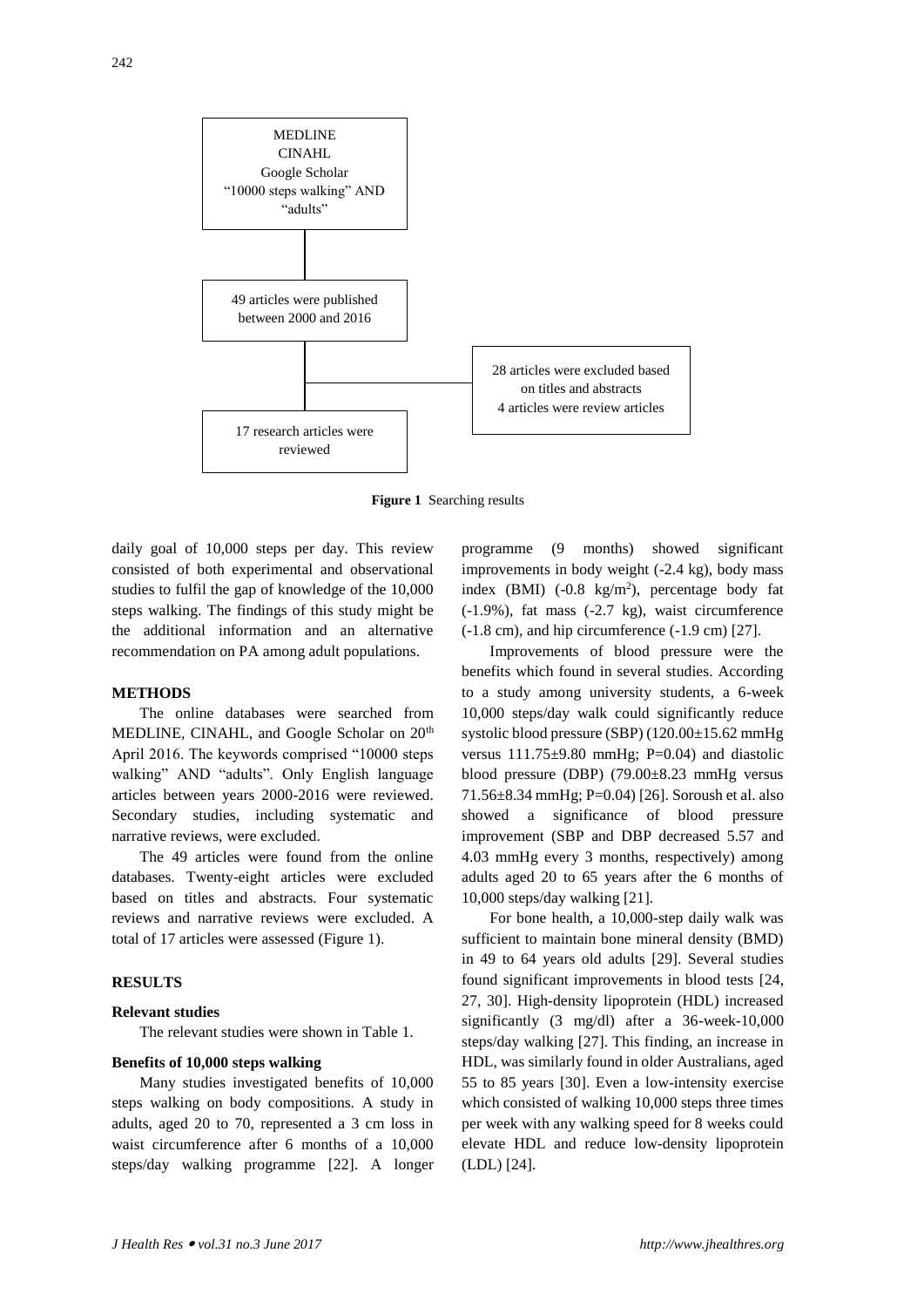# **Table 1** Relevant studies

| <b>Titles</b> |                                                                                                                                                             | Author(s)        | Year of<br>publication | <b>Study design</b>            | Sample size | <b>Summary</b>                                                                                                                                                                               |
|---------------|-------------------------------------------------------------------------------------------------------------------------------------------------------------|------------------|------------------------|--------------------------------|-------------|----------------------------------------------------------------------------------------------------------------------------------------------------------------------------------------------|
|               | A pilot randomised controlled trial evaluating motivationally<br>matched pedometer feedback to increase physical activity<br>behaviour in older adults [16] | Strath et al.    | 2011                   | Randomised<br>controlled trial | 81          | A pedometer feedback intervention with<br>individually matched motivational messaging<br>was an effective intervention strategy to<br>increase PA behaviour.                                 |
| 2.            | Short-term effects of using pedometers to increase daily physical<br>activity in smokers: a randomised trial [17]                                           | Kovelis et al.   | 2012                   | Randomised<br>controlled trial | 76          | Physically inactive smokers improved their<br>daily physical activity level by using a<br>pedometer.                                                                                         |
| 3.            | A randomised study of reinforcing ambulatory exercise in older<br>adults [18]                                                                               | Petry et al.     | 2013                   | Randomised<br>controlled trial | 45          | The participants in the reinforcement<br>condition walked an average of about 2,000<br>more steps/day than participants in the<br>control condition.                                         |
| 4.            | A randomised controlled trial of continuous activity, short bouts,<br>and a 10,000 step guideline in inactive adults [19]                                   | Samuels et al.   | 2011                   | Randomised<br>controlled trial | 43          | A 10,000 steps/day recommendation could<br>increase the largest step counts compared to<br>a continuous 30 minutes/day and an<br>accumulating the total of 30 minutes/day<br>recommendation. |
| 5.            | Effects of "10,000 steps Ghent": a whole-community intervention<br>$[20]$                                                                                   | De Cocker et al. | 2007                   | Non-randomised<br>controlled   | 1,682       | Multiple strategies using a central theme of<br>10,000 steps/day could increase PA levels.                                                                                                   |
| 6.            | Effects of a 6-month walking study on blood pressure and<br>cardiorespiratory fitness in U.S. and Swedish adults: ASUKI Step<br>Study $[21]$                | Soroush et al.   | 2013                   | Non-randomised<br>controlled   | 355         | Walking more than 10,000 steps/day<br>approached a significance for changes in<br>systolic blood pressure.                                                                                   |
| 7.            | U.S. cohort differences in body composition outcomes of a<br>6-month pedometer-based physical activity intervention: the<br><b>ASUKI Step Study [22]</b>    | Walker et al.    | 2014                   | Non-randomised<br>controlled   | 142         | A 10,000 steps/day walking programme<br>changed the body composition measures.                                                                                                               |
| 8.            | Maintaining high activity levels in sedentary adults with a<br>reinforcement-thinning schedule [23]                                                         | Andrade et al.   | 2014                   | Non-randomised<br>controlled   | 61          | Monitoring plus reinforcement-thinning<br>schedule could increase the number of<br>walking steps.                                                                                            |
| 9.            | Low-intensity exercise exerts beneficial effects on plasma lipids<br>via PPARγ[24]                                                                          | Butcher et al.   | 2008                   | Non-randomised<br>controlled   | 34          | The exercise programme (walking) could<br>significantly decrease total cholesterol and<br>increase high-density lipoprotein (HDL).                                                           |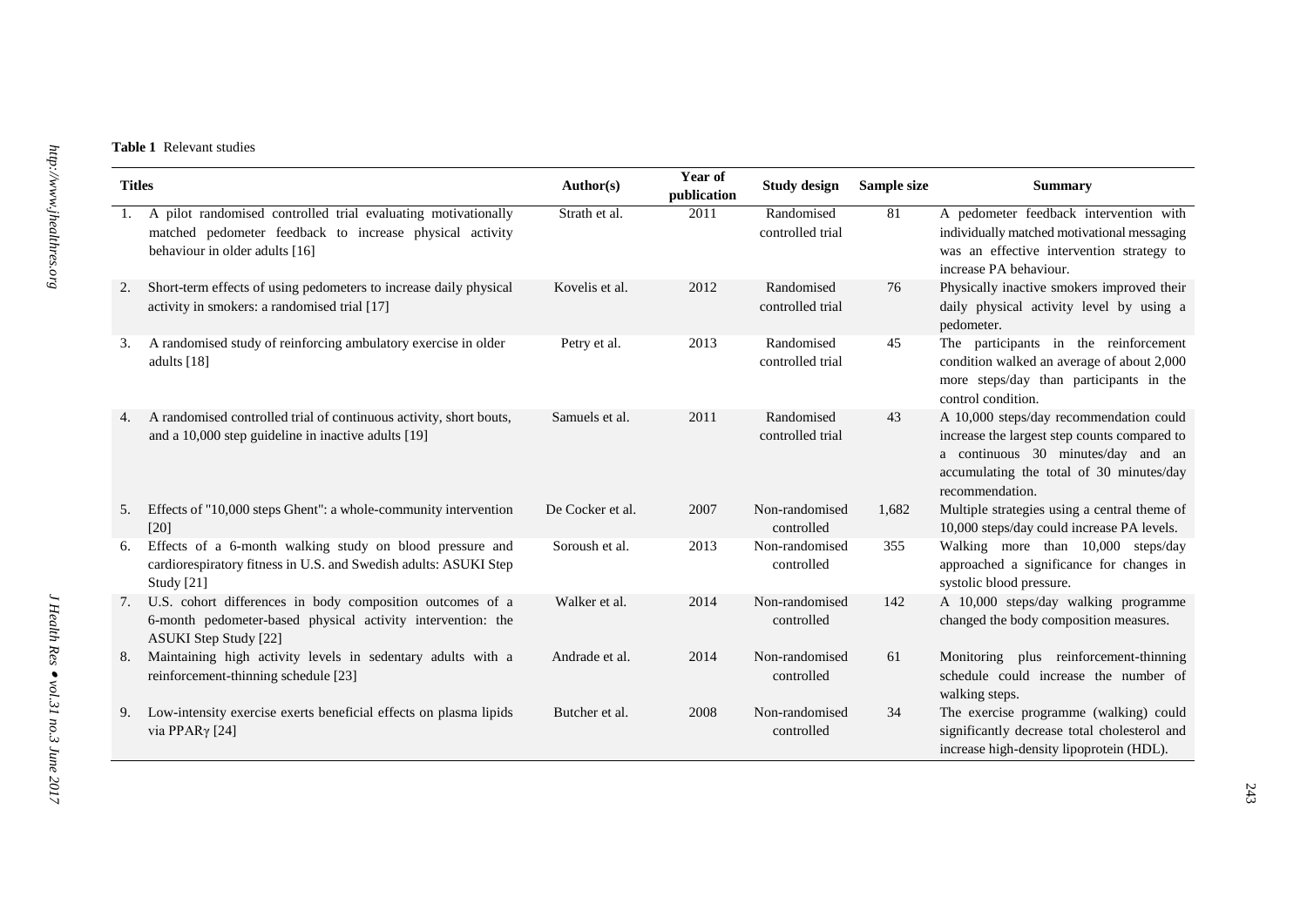|  | Table 1 Relevant studies (cont.) |  |  |
|--|----------------------------------|--|--|
|--|----------------------------------|--|--|

|               |                                                                                                                                                                                          |                  | Year of     |                                    |             |                                                                                                                                                                                                |
|---------------|------------------------------------------------------------------------------------------------------------------------------------------------------------------------------------------|------------------|-------------|------------------------------------|-------------|------------------------------------------------------------------------------------------------------------------------------------------------------------------------------------------------|
| <b>Titles</b> |                                                                                                                                                                                          | Author(s)        | publication | <b>Study design</b>                | Sample size | <b>Summary</b>                                                                                                                                                                                 |
|               | 10. The effect of two different health messages on physical activity<br>levels and health in sedentary overweight, middle-aged women<br>$[25]$                                           | Pal et al.       | 2011        | Non-randomised<br>controlled       | 32          | A 10,000 steps/day guideline was more<br>effective than a 30 minutes/day walking for<br>increasing the number of steps.                                                                        |
| 11.           | UNISTEP (university students exercise and physical activity)<br>study: a pilot study of the effects of accumulating 10,000 steps on<br>health and fitness among university students [26] | Tully et al.     | 2011        | Non-randomised<br>controlled       | 31          | A 10,000 steps/day walking might be an<br>appropriate intervention in sedentary<br>university students to increase PA.                                                                         |
| 12.           | Effects of a 10,000 steps per day goal in overweight adults [27]                                                                                                                         | Schneider et al. | 2006        | Before-and-after<br>interventional | 56          | A 10,000 steps/day walking resulted in<br>weight loss over 36 weeks in previously<br>sedentary, overweight/obese adults.                                                                       |
| 13.           | Walking to meet physical activity guidelines in knee<br>osteoarthritis: is 10,000 steps enough? [28]                                                                                     | White et al.     | 2013        | Cohort                             | 1,788       | The analysis supported 7,910 steps/day (for<br>men) and 9,040 steps/day (for women) as<br>optimal steps/day cut-points, and 100<br>steps/minute was considered as a moderate-<br>intensity PA. |
|               | 14. Maintaining femoral bone density in adults: how many steps per<br>day are enough? [29]                                                                                               | Bowyer et al.    | 2011        | Cohort                             | 105         | A walking speed greater than 1.32 m/s for<br>10,000 steps/day was sufficient to maintain<br>a healthy bone mineral density.                                                                    |
| 15.           | How many steps are enough? Dose-response curves for<br>pedometer steps and multiple health markers in a community-<br>based sample of older Australians [30]                             | Ewald et al.     | 2014        | Cross-sectional                    | 2,458       | Most of the health benefit was achieved by<br>$8,000$ steps/day.                                                                                                                               |
| 16.           | Steps per day required for meeting physical activity guidelines in<br>Japanese adults [31]                                                                                               | Cao et al.       | 2014        | Cross-sectional                    | 940         | A 7,700-8,000 steps/day walking was<br>comparable with 150 minutes/week MVPA.                                                                                                                  |
|               | 17. Achieving the daily step goal of 10,000 steps: the experience of a<br>Canadian family attached to pedometers [32]                                                                    | Choi et al.      | 2007        | Cross-sectional                    | 4           | 'Get off the chair' was emphasised to meet<br>the daily step goals.                                                                                                                            |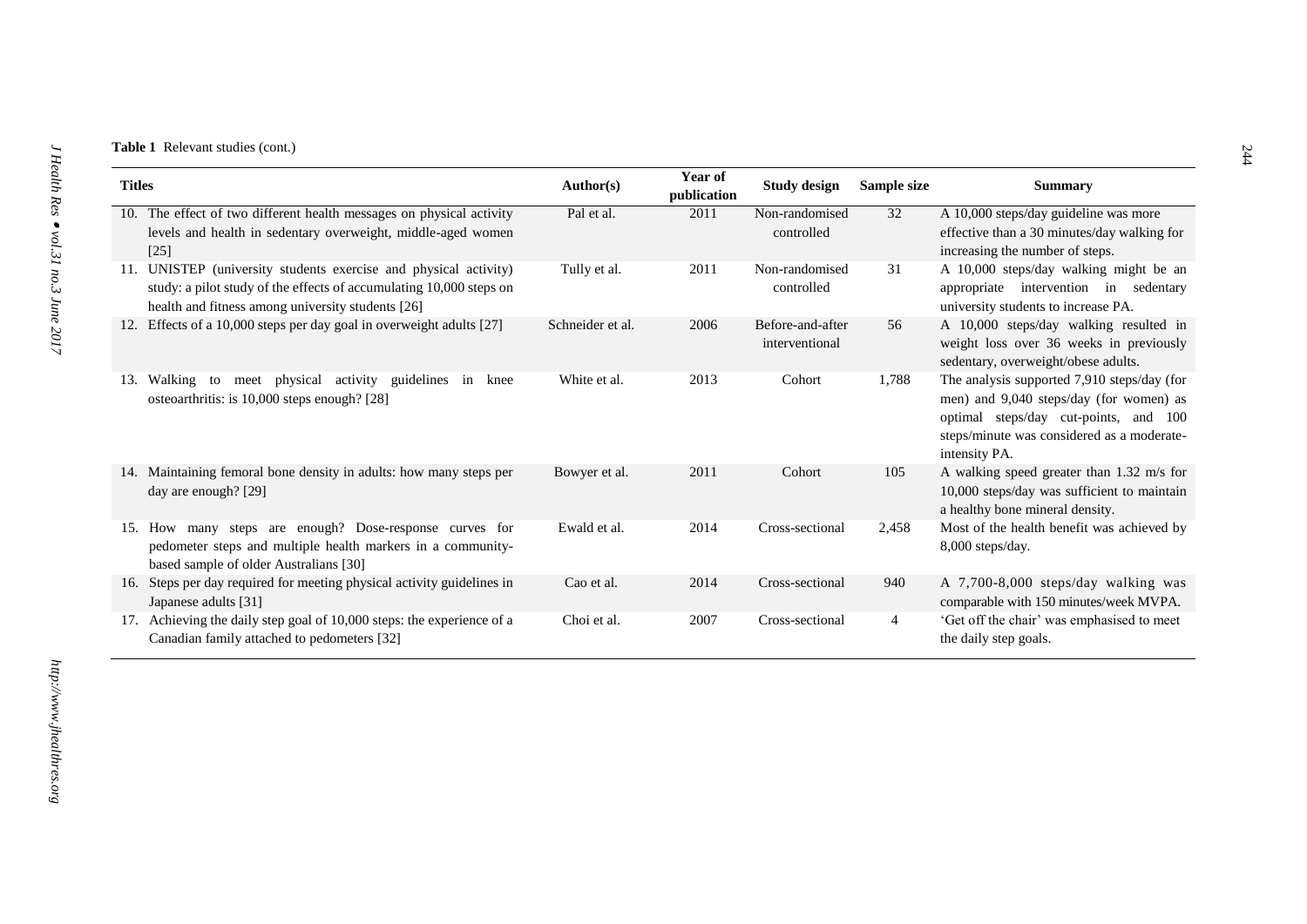# **Recommendations on 10,000 steps walking among adult population**

As the global recommendations on PA, adults should have at least 150 minutes/week of MVPA [5]. To compare with the time-based recommendations, Cao et al. investigated the optimal steps per day needed to meet the current PA recommendations by using accelerometer-based monitoring [31]. This study recruited 940 adults (460 men and 480 women), aged between 20 and 69 years, in Japan. The analysis consisted of linear regression analysis, and the results showed overall population needed 7,716 steps/day to meet the recommendation, 150 minutes/week of MVPA [31]. Men needed a slightly lower number of steps per day to meet the recommendation compared with women (7,523 steps/day versus 7,905 steps/day) [31]. According to the study of Cao et al., 10,000 steps/day walking extended beyond the recommended number of steps.

To meet the PA recommendations, in terms of quality, walking at greater than 100 steps/minute was considered as a moderate-intensity PA [28]. For quantity, although both step-based and time-based goals could elevate the number of walking steps, a step-based achievement was more effective than a time-based achievement to reach a 10,000 steps/day goal. The studies showed that a 10,000 steps/day goal could increase more walking steps compared to 30 minutes/day recommendations [19, 25].

# **Interventions to reach and maintain 10,000 steps walking**

Meeting a 10,000-step per day goal in public health needed specific interventions. Previous studies investigated outcomes of prize reinforcement systems, including monetary prize; gift cards; food items; and clothing, for increasing steps per day to 10,000 steps [18, 23]. One study recruited sedentary adults, aged 18 years and over, and the participants were encouraged to achieve 10,000 steps/day over 12 weeks of the programme. The subjects who participated in the prize reinforcement system had the potential to maintain a higher rate of ambulatory activities compared to the control group [23]. In sedentary older adults with mild to moderate hypertension, the prize reinforcement interventions showed the similar trend that the programme could increase the participants' walking steps compared to the control group after a 12-week intervention [18].

Using a pedometer as objective monitoring could have a positive effect in increasing walking steps to reach a level of 10,000 steps/day. This

approach represented a positive finding that using a pedometer in inactive cigarette smokers for 1 month could significantly increase steps/day of the participants from 7,670 (6,159-9,402) steps/day to 10,310 (9,483-11,110) steps/day (P<0.001) [17]. To increase effectiveness of using a pedometer, individualised motivational feedback and motivational feedback plus telephone feedback could increase on average 1,684 steps/day (P<0.001) and 2,013 steps/day (P<0.001), respectively, compared to using only a pedometer after a 12-week intervention [16].

An intervention, 'get off the chair' campaign, for a whole family, including walking at brisk pace; grocery shopping, window shopping in a shopping centre; going to an entertainment centre; and attending parties might be an effective approach to increase daily steps [32]. For a community-based intervention, multiple strategies consisted of local media campaign, environmental approaches, pedometer sale and loan services, and local PA projects were implemented in Ghent, Belgium, and its results showed an 8% increase in the number of people reaching 10,000 steps/day after one year intervention [20].

## **DISCUSSION**

The recent studies found a wide range of 10,000 steps/day walking benefits. Body compositions, blood pressure, and lipid profiles were commonly positive findings in those studies. Benefits of interventions were found in various age groups from young to older adults. Moreover, a 10,000 steps/day walking at greater than 100 steps/minute could be an appropriate level to achieve the current PA recommendations. Recommendations regarding 10,000 steps goal should specify the exact number of steps rather than the amount of time. The evidence supported interventions included prize reinforcement, using a pedometer with or without individualised feedback, encouraging to increase steps/day in family, and multistrategy community-based intervention were effective schemes to reach and maintain 10,000 steps walking.

Walking was considered as a popular, acceptable, and accessible PA among populations [15, 33]. Many studies showed positive outcomes of 10,000-step/day walking in sedentary or physically inactive populations [24, 26]. Additionally, in general populations, many benefits on health were found [21, 22, 34]. On the other hand, increasing PA raised musculoskeletal injury risks [35], however,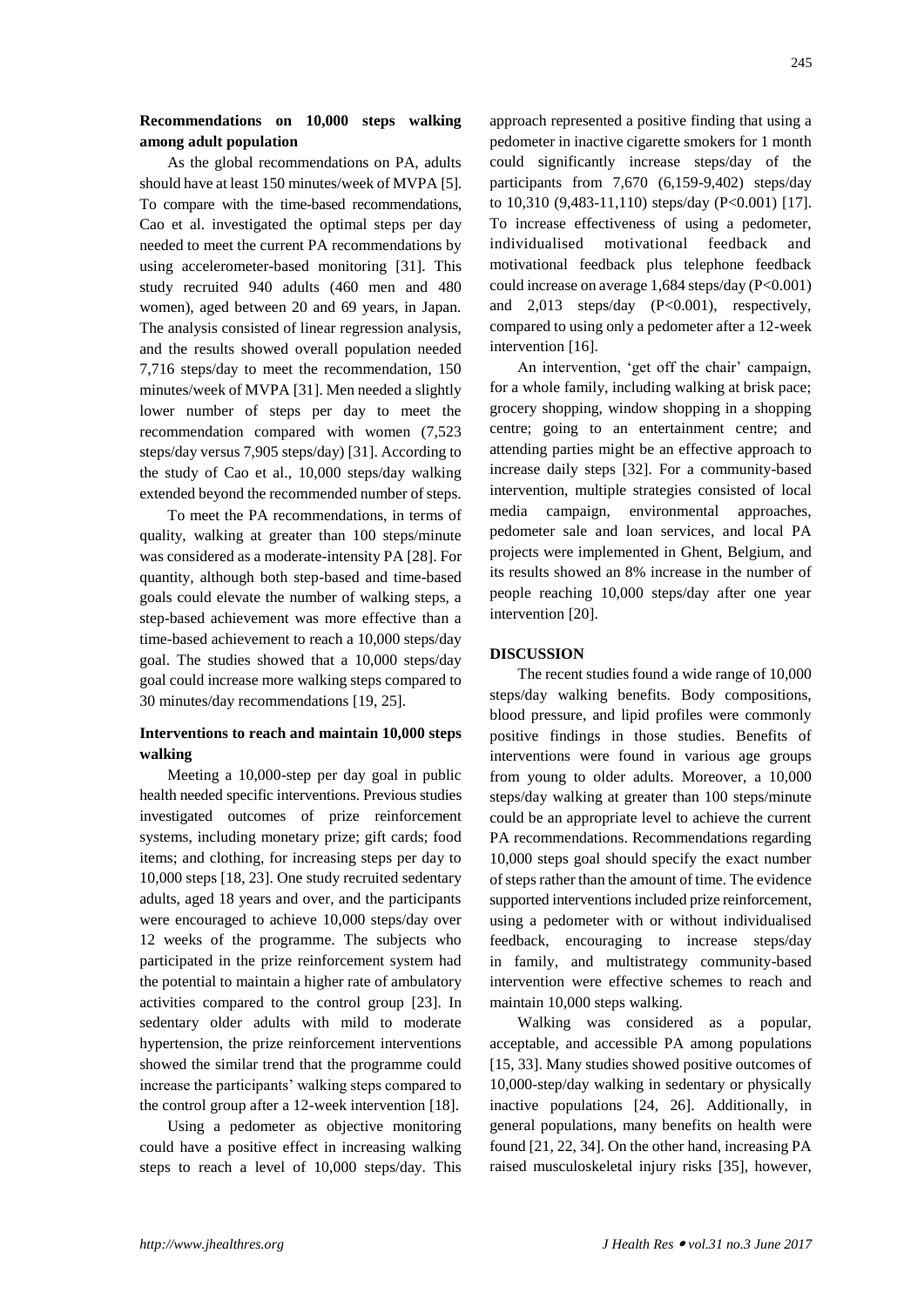walking was a low-risk PA (minor injury and low injury rates) [36].

Reaching the step-based recommendation might need an instrument such as pedometer to measure the objective data [37]. Using a pedometer, especially a traditional pedometer, was limited by several factors [38, 39]. Presently, smartphone pedometer applications could be substitutions of traditional pedometers in the free-living setting [40]. Nevertheless, accuracy among different smartphone pedometer applications was still controversial [41].

The key to success of any 10,000 steps/day interventions might include an appropriate duration and continuity of interventions. The previous studies showed that the number of steps per day decreased by time after interventions [18, 23]. Increasing accessibility to interventions, such as building PA friendly environment, also was a supportive factor to achieve the goal [20].

Barriers to achieving 10,000 steps per day included several layers based on the social ecological model [42]. Functional limitations and low self-efficacy were individual barriers. For environmental issues, lack of perceive and actual environmental supports for walking were also obstacles. In addition, unsupportive regional and community policies could be considered as barriers to achieve the 10,000 steps walking [43].

The strengths of this study were the coverage of recently primary evidence and comparison between a 10,000 steps/day approach and time-based PA recommendations. However, this study was a narrative review which not summarised statistics of all studies. Another weakness was using the expansive search terms which leading to nonspecific and missing data.

In summary, a 10,000 steps/day walk should be promoted to populations, especially in physically inactive populations. Beyond the scope of this study, any health promotion campaigns in the future should consider behavioural and motivational aspects to meet this step-based goal [44].

# **CONCLUSIONS**

The recent studies support benefits of 10,000 steps/day on body compositions, blood pressure and serum lipid levels. A 10,000 steps/day walking is considered as an alternative recommendation on PA for public health. Various approaches included prize reinforcement, using a pedometer, family- and community-based interventions can increase a number of steps to meet the step-based goal.

Applying any interventions to achieve the recommendation should consider about accessibility, appropriate duration, and continuity of those approaches.

### **CONFLICT OF INTERESTS**

The authors declare that there is no conflict of interests regarding the publication of this article.

#### **REFERENCES**

- 1. Batman DC. Hippocrates: 'Walking is man's best medicine!'. Occup Med (Lond). 2012 Jul; 62(5): 320-2. doi: 10.1093/occmed/kqs084
- 2. Hanson S, Jones A. Is there evidence that walking groups have health benefits? A systematic review and meta-analysis. Br J Sports Med. 2015 Jun; 49(11): 710- 5. doi: 10.1136/bjsports-2014-094157
- 3. Murtagh EM, Nichols L, Mohammed MA, Holder R, Nevill AM, Murphy MH. The effect of walking on risk factors for cardiovascular disease: an updated systematic review and meta-analysis of randomised control trials. Prev Med. 2015 Mar; 72: 34-43. doi: 10.1016/j.ypmed.2014.12.041
- 4. U.S. Department of Health and Human Services. 2008 physical activity guidelines for Americans. Washington DC: U.S. Department of Health and Human Services; 2008.
- 5. World Health Organization [WHO]. Global recommendations on physical activity for health. Geneva, Switzerland: WHO; 2010.
- 6. Ministry of Health, Labour and Welfare of Japan. Exercise and physical activity guide for health promotion 2006 to prevent lifestyle-related diseases. Tokyo, Japan: Ministry of Health, Labour and Welfare of Japan; 2006.
- 7. Tudor-Locke C, Craig CL, Brown WJ, Clemes SA, De Cocker K, Giles-Corti B, et al. How many steps/day are enough? For adults. Int J Behav Nutr Phys Act. 2011; 8: 79. doi: 10.1186/1479-5868-8-79
- 8. Tudor-Locke C, Bassett DR, Jr. How many steps/day are enough? Preliminary pedometer indices for public health. Sports Med. 2004; 34(1): 1-8.
- 9. BBC News Magazine. Do you really need to take 10,000 steps a day to keep fit? [updated: 2015 June 17; cited 2016 May 12]. Available from: http://www.bbc.com/ news/magazine-33154510
- 10. Brody B, Burn D. Should you be aiming for 10,000 steps a day? [updated: 2015 December 21; cited 2016 May 12]. Available from: http://edition.cnn.com/2015/12/21/ health/ten-thousand-steps-better-health/
- 11. Hatano Y. Use of the pedometer for promoting daily walking exercise. ICHPER. 1993; 29: 4-8.
- 12. Myers J, Kaykha A, George S, Abella J, Zaheer N, Lear S, et al. Fitness versus physical activity patterns in predicting mortality in men. Am J Med. 2004 Dec; 117(12): 912-8. doi: 10.1016/j.amjmed.2004.06.047
- 13. Paffenbarger RS, Jr., Hyde RT, Wing AL, Hsieh CC.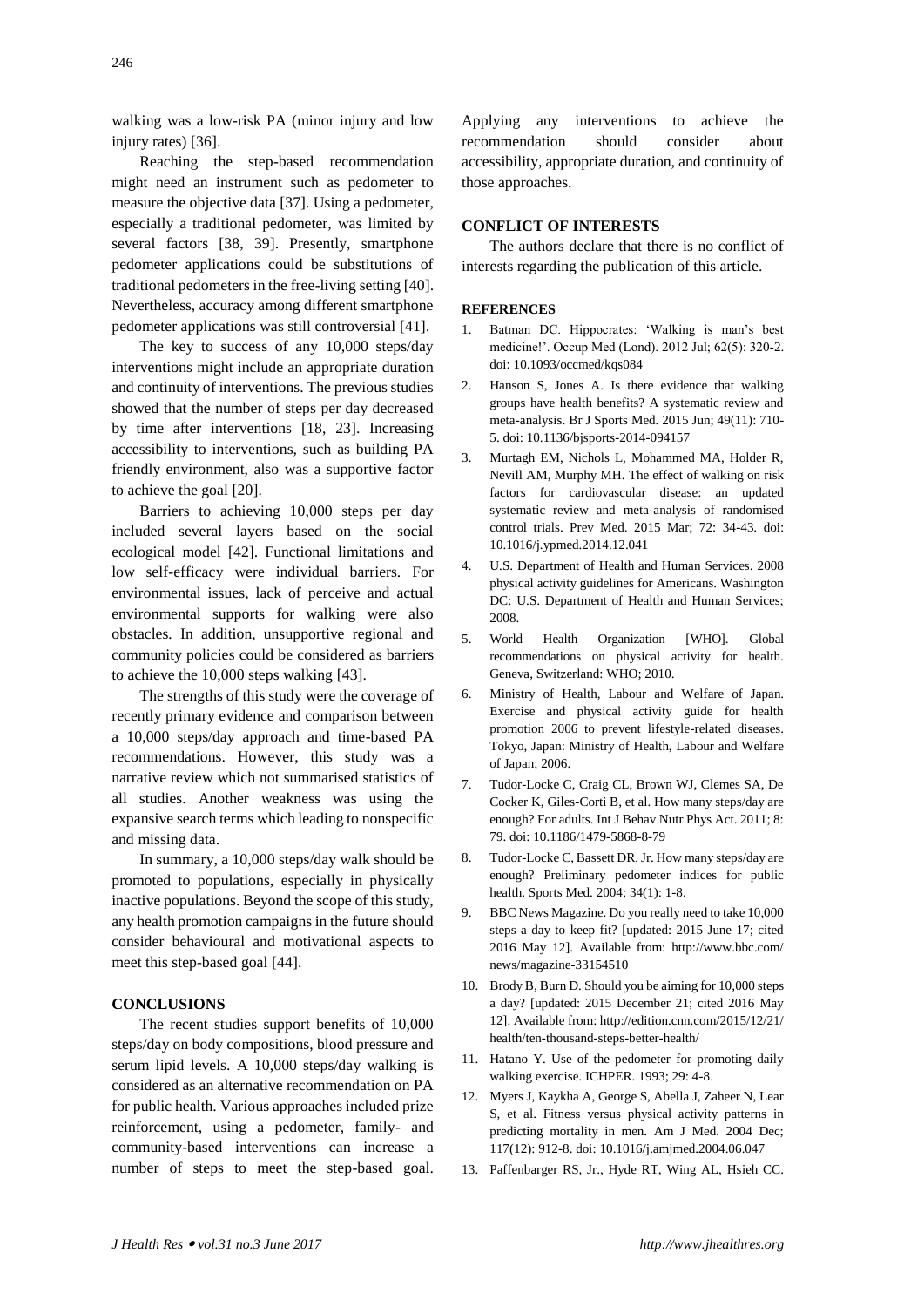247

Physical activity, all-cause mortality, and longevity of college alumni. N Engl J Med. 1986 Mar; 314(10): 605- 13. doi: 10.1056/NEJM198603063141003

- 14. Warburton DE, Charlesworth S, Ivey A, Nettlefold L, Bredin SS. A systematic review of the evidence for Canada's Physical Activity Guidelines for Adults. Int J Behav Nutr Phys Act. 2010; 7: 39. doi: 10.1186/1479- 5868-7-39
- 15. Williams DM, Matthews CE, Rutt C, Napolitano MA, Marcus BH. Interventions to increase walking behavior. Med Sci Sports Exerc. 2008 Jul; 40(7 Suppl): S567-73. doi: 10.1249/MSS.0b013e31817c7006
- 16. Strath SJ, Swartz AM, Parker SJ, Miller NE, Grimm EK, Cashin SE. A pilot randomized controlled trial evaluating motivationally matched pedometer feedback to increase physical activity behavior in older adults. J Phys Act Health. 2011 Sep; 8(Suppl 2): S267-74.
- 17. Kovelis D, Zabatiero J, Furlanetto KC, Mantoani LC, Proenca M, Pitta F. Short-term effects of using pedometers to increase daily physical activity in smokers: a randomized trial. Respir Care. 2012 Jul; 57(7): 1089-97. doi: 10.4187/respcare.01458
- 18. Petry NM, Andrade LF, Barry D, Byrne S. A randomized study of reinforcing ambulatory exercise in older adults. Psychol Aging. 2013 Dec; 28(4): 1164-73. doi: 10.1037/a0032563
- 19. Samuels TY, Raedeke TD, Mahar MT, Karvinen KH, DuBose KD. A randomized controlled trial of continuous activity, short bouts, and a 10,000 step guideline in inactive adults. Prev Med. 2011 Feb; 52(2): 120-5. doi: 10.1016/j.ypmed.2010.12.001
- 20. De Cocker KA, De Bourdeaudhuij IM, Brown WJ, Cardon GM. Effects of "10,000 steps Ghent": a wholecommunity intervention. Am J Prev Med. 2007 Dec; 33(6): 455-63. doi: 10.1016/j.amepre.2007.07.037
- 21. Soroush A, Der Ananian C, Ainsworth BE, Belyea M, Poortvliet E, Swan PD, et al. Effects of a 6-Month Walking Study on Blood Pressure and Cardiorespiratory Fitness in U.S. and Swedish Adults: ASUKI Step Study. Asian J Sports Med. 2013 Jun; 4(2): 114-24.
- 22. Walker JR, Soroush A, Ainsworth BE, Belyea M, Swan PD, Yngve A. U.S. Cohort Differences in Body Composition Outcomes of a 6-Month Pedometer-Based Physical Activity Intervention: The ASUKI Step Study. Asian J Sports Med. 2014 Dec; 5(4): e25748. doi: 10.5812/asjsm.25748
- 23. Andrade LF, Barry D, Litt MD, Petry NM. Maintaining high activity levels in sedentary adults with a reinforcement-thinning schedule. J Appl Behav Anal. 2014 Fall; 47(3): 523-36. doi: 10.1002/jaba.147
- 24. Butcher LR, Thomas A, Backx K, Roberts A, Webb R, Morris K. Low-intensity exercise exerts beneficial effects on plasma lipids via PPARgamma. Med Sci Sports Exerc. 2008 Jul; 40(7): 1263-70. doi: 10.1249/ MSS.0b013e31816c091d
- 25. Pal S, Cheng C, Ho S. The effect of two different health messages on physical activity levels and health in sedentary overweight, middle-aged women. BMC Public Health. 2011; 11: 204. doi: 10.1186/1471-2458- 11-204
- 26. Tully MA, Cupples ME. UNISTEP (university students exercise and physical activity) study: a pilot study of the effects of accumulating 10,000 steps on health and fitness among university students. J Phys Act Health. 2011 Jul; 8(5): 663-7.
- 27. Schneider PL, Bassett DR, Jr., Thompson DL, Pronk NP, Bielak KM. Effects of a 10,000 steps per day goal in overweight adults. Am J Health Promot. 2006 Nov-Dec; 21(2): 85-9.
- 28. White DK, Tudor-Locke C, Felson DT, Gross KD, Niu J, Nevitt M, et al. Walking to meet physical activity guidelines in knee osteoarthritis: is 10,000 steps enough? Arch Phys Med Rehabil. 2013 Apr; 94(4): 711- 7. doi: 10.1016/j.apmr.2012.11.038
- 29. Boyer KA, Kiratli BJ, Andriacchi TP, Beaupre GS. Maintaining femoral bone density in adults: how many steps per day are enough? Osteoporos Int. 2011 Dec; 22(12): 2981-8. doi: 10.1007/s00198-011-1538-9
- 30. Ewald B, Attia J, McElduff P. How many steps are enough? Dose-response curves for pedometer steps and multiple health markers in a community-based sample of older Australians. J Phys Act Health. 2014 Mar; 11(3): 509-18. doi: 10.1123/jpah.2012-0091
- 31. Cao ZB, Oh T, Miyatake N, Tsushita K, Higuchi M, Tabata I. Steps per day required for meeting physical activity guidelines in Japanese adults. J Phys Act Health. 2014 Sep; 11(7): 1367-72. doi: 10.1123/jpah.2012-0333
- 32. Choi BC, Pak AW, Choi JC, Choi EC. Achieving the daily step goal of 10,000 steps: the experience of a Canadian family attached to pedometers. Clin Invest Med. 2007; 30(3): E108-13.
- 33. Siegel PZ, Brackbill RM, Heath GW. The epidemiology of walking for exercise: implications for promoting activity among sedentary groups. Am J Public Health. 1995 May; 85(5): 706-10.
- 34. Cocate PG, de Oliveira A, Hermsdorff HH, Alfenas Rde C, Amorim PR, Longo GZ, et al. Benefits and relationship of steps walked per day to cardiometabolic risk factor in Brazilian middle-aged men. J Sci Med Sport. 2014 May; 17(3): 283-7. doi: 10.1016/j.jsams. 2013.04.017
- 35. Morrow JR, Jr., Defina LF, Leonard D, Trudelle-Jackson E, Custodio MA. Meeting physical activity guidelines and musculoskeletal injury: the WIN study. Med Sci Sports Exerc. 2012 Oct; 44(10): 1986-92. doi: 10.1249/MSS.0b013e31825a36c6
- 36. Powell KE, Heath GW, Kresnow MJ, Sacks JJ, Branche CM. Injury rates from walking, gardening, weightlifting, outdoor bicycling, and aerobics. Med Sci Sports Exerc. 1998 Aug; 30(8): 1246-9.
- 37. Kim SY, Park HS. Sources and magnitude of variability in pedometer-determined physical activity levels of youth. J Exerc Rehabil. 2015 Dec; 11(6): 363-6. doi: 10.12965/jer.150245
- 38. McNamara E, Hudson Z, Taylor SJ. Measuring activity levels of young people: the validity of pedometers. Br Med Bull. 2010; 95: 121-37. doi: 10.1093/bmb/ldq016
- 39. Sallis JF. Measuring physical activity: practical approaches for program evaluation in Native American